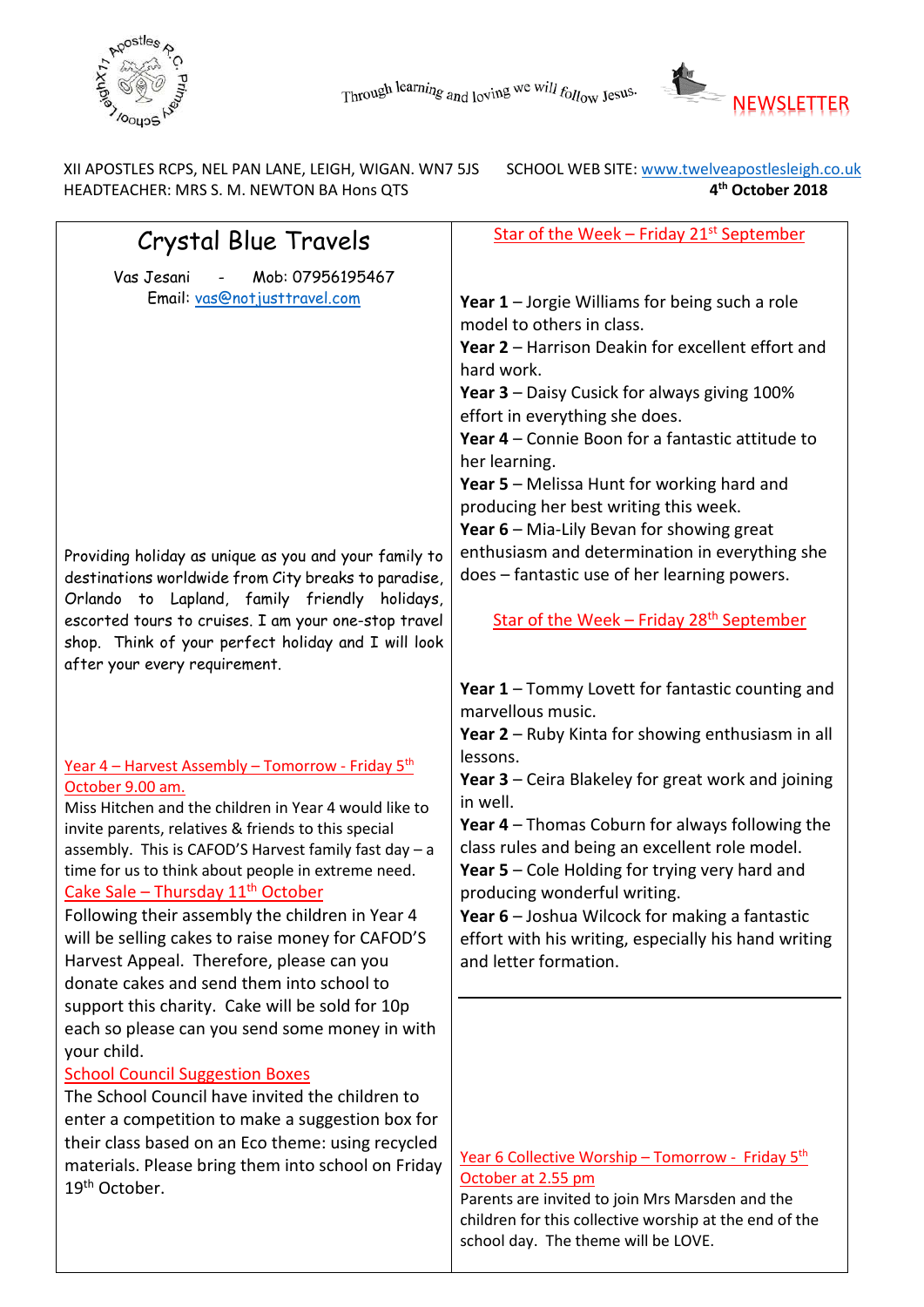| <b>Dinosaur Visit</b>                                      | <b>Parents Evening</b>                                       |
|------------------------------------------------------------|--------------------------------------------------------------|
| We had a very exciting visitor in school on                | Tuesday $16^{th}$ and Thursday $18^{th}$ October 3.30 – 5.30 |
| Tuesday. The friendly predator certainly ignited           | pm.                                                          |
| the children's imagination                                 | The staff will be available to discuss your child's          |
| and a whole host of                                        | progress so far on the above dates. Please find              |
| curriculum activities                                      | attached to the newsletter a reservation form.               |
| followed.                                                  | Please complete the date and time you would                  |
|                                                            | prefer and return the form to your child's                   |
| The hall will be set up                                    | teacher. They will try and accommodate your                  |
| during both parents' evenings to showcase the              | preference and a slip will be sent home with your            |
|                                                            | child on Friday 12 <sup>th</sup> October.                    |
| children's writing and work inspired by our                |                                                              |
| prehistoric visitor.                                       |                                                              |
|                                                            | Please note there will be no after school clubs on           |
|                                                            | these dates.                                                 |
| <b>Fund Raising Events this Term</b>                       | Reception Intake - September 2019                            |
|                                                            | Anyone interested in sending their child to XII              |
|                                                            | Apostles R.C.P.S. should come into school and                |
|                                                            | register their child's name.                                 |
|                                                            | This does not guarantee a place nor is it a formal           |
|                                                            | application for a place. However, it does enable             |
|                                                            | us to forward future correspondence about our                |
|                                                            | open evenings and other relevant information.                |
| Sponsored Bounce - Friday 19 <sup>th</sup> October at 1.15 |                                                              |
| pm                                                         | <b>Year 4 Sacramental Preparation Programme</b>              |
| This is one of our annual fund raising events that         | Session 2 "Call by Name"                                     |
| involves all our children. We hire a bouncy castle         | The next session will be Wednesday 10 <sup>th</sup> October  |
| for an afternoon and each class get a turn to go           | at 4.30 pm in the School Hall. Father Kieran and             |
| on. I have attached a sponsor form to this                 |                                                              |
| newsletter, please try your best to get 1 or 2             | the catechists look forward to seeing you all.               |
| sponsors for your child and then return this form          |                                                              |
| to your child's class teacher by Friday 19th               | <b>Thank You</b>                                             |
|                                                            | I would like to thank Isabelle and William Rays              |
| October.                                                   | mum for arranging match funding through                      |
|                                                            | Sainsbury's local hero's to raise money for the              |
| If anyone is available we need about 10-12                 | school friends account. She has secured £200.00              |
| helpers to count the bounces and to serve drinks.          | which is fantastic.                                          |
| Helpers would need to come to school from 1.00             |                                                              |
| pm. Please inform the school office if you are             | <b>Breakfast Club - Car Parking</b>                          |
| available to help - thank you.                             | Please can I remind parents that if they use the             |
|                                                            | breakfast club, the school car park can only be              |
| Mile of Copper - Friday 16 <sup>th</sup> November at 10.45 | used up to 8.00 am. This is to avoid congestion as           |
| am to 3.00 pm                                              |                                                              |
| The buckets are now in class and so                        | staff and deliveries arrive at this time and also to         |
|                                                            | ensure your child's safety due to the risks                  |
| can we ask families to save 1 p & 2 p                      | involved with increased traffic.                             |
| coins and send them into school for                        |                                                              |
| this event.                                                |                                                              |
|                                                            | <b>Half Term</b>                                             |
|                                                            | Please note school closes on Friday 19th October             |
|                                                            | for 2 weeks. We re-open on Monday 5 <sup>th</sup>            |
|                                                            | November.                                                    |
|                                                            |                                                              |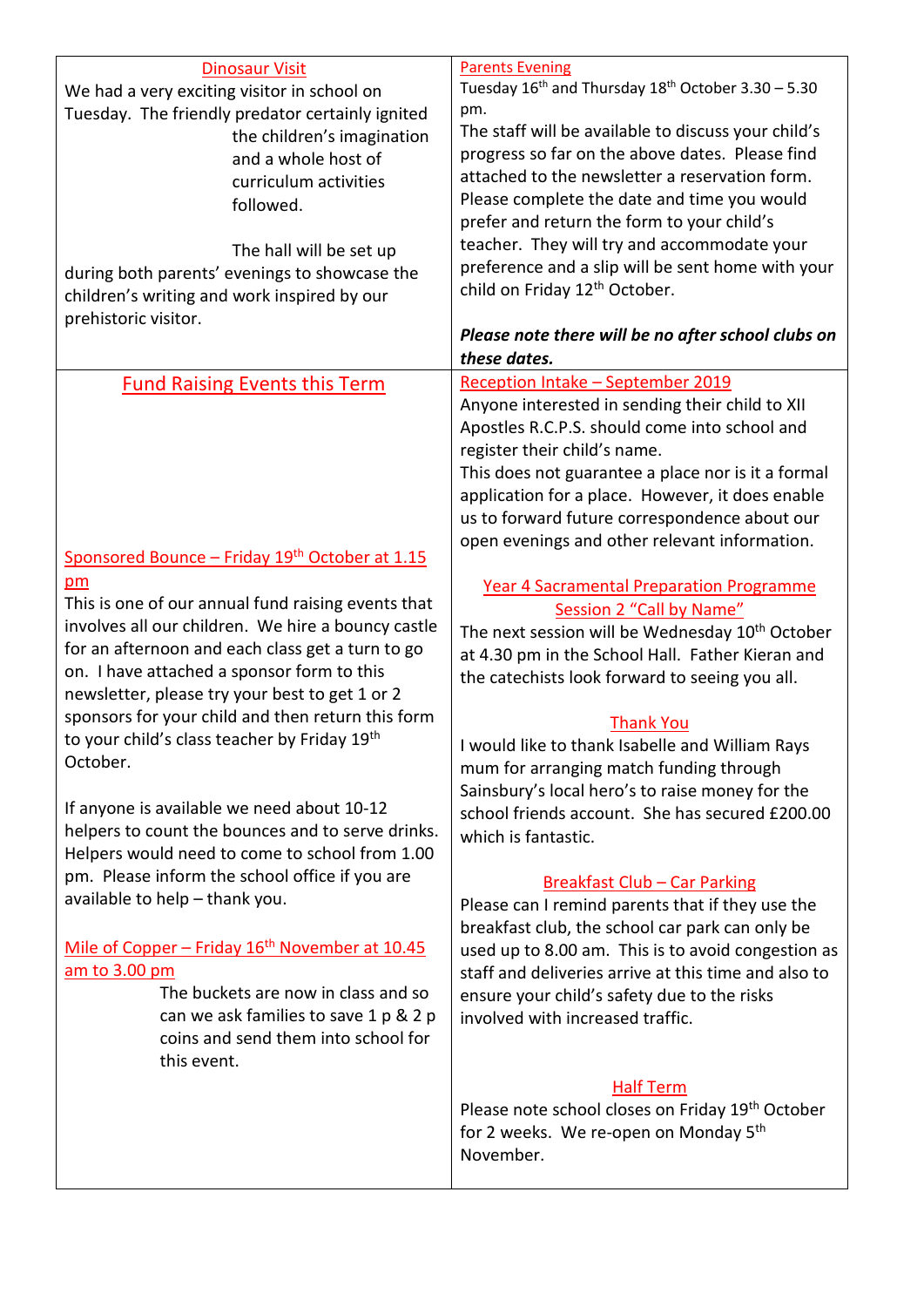Through learning and loving we will follow Jesus.



## NEWSLETTER SPONSORS

Leigh Cubs – Jane Riley – 07714 417263 ABC Domestics – 01942 730468 or 07715 986396 XII Apostles Rainbows, Brownies & Guides – Cheryl Garvey – 07719 357069 Whisper International – Neil Sumner – 0161 794 0818 or 07760174537 Dust & Sparkle Cleaning Services – Gill – 07943831238 Happy Days Childminding Services – Hannah – 07706985696 Feet First – Chiropodist – Nicola – 07767696014 Crystal Blue Travel – Travel Agents – Vas Jesani – 07956195467 Pretty Paws of Culcheth – Kim – 01925 767211 or 07955833496

--------------------------------------------------------------------------------------------------------------------------

## Parents Evening Reservation Form

| Child's Name __                                                        | Year _______            |  |
|------------------------------------------------------------------------|-------------------------|--|
|                                                                        |                         |  |
| I / we would like an appointment on * Tuesday 16 <sup>th</sup> October |                         |  |
|                                                                        | 3.30 pm - 4.00 pm       |  |
|                                                                        | 4.00 pm - 4.30 pm       |  |
|                                                                        | 4.30 pm - 5.00 pm       |  |
|                                                                        | 5.00 pm - 5.30 pm       |  |
|                                                                        |                         |  |
| Or                                                                     | * Thursday 18th October |  |
|                                                                        | 3.30 pm - 4.00 pm       |  |
|                                                                        | 4.00 pm - 4.30 pm       |  |
|                                                                        | 4.30 pm - 5.00 pm       |  |
|                                                                        | 5.00 pm - 5.30 pm       |  |

\*Circle preferred date and time

 $Signed$   $\qquad \qquad$